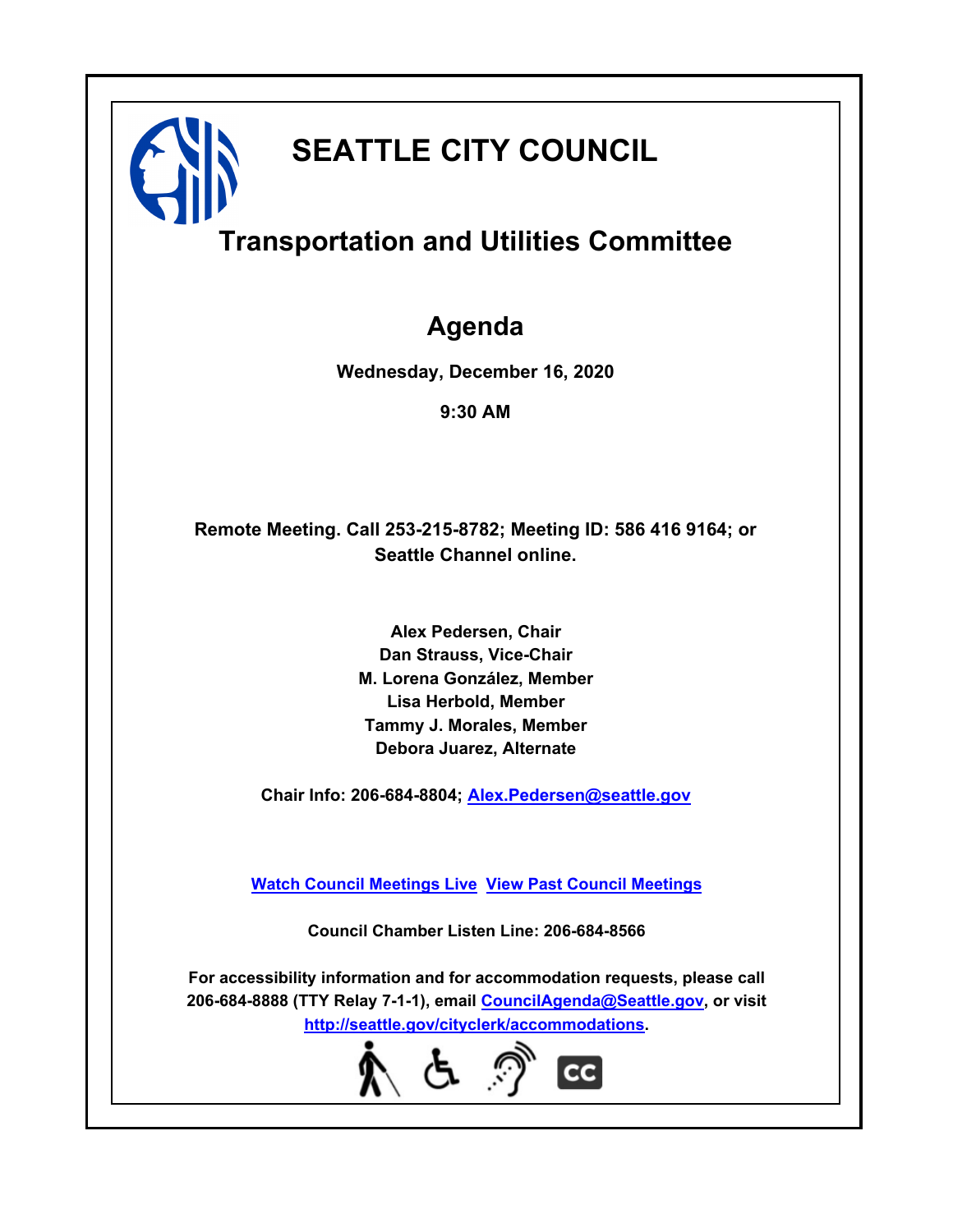## **SEATTLE CITY COUNCIL Transportation and Utilities Committee Agenda December 16, 2020 - 9:30 AM**

#### **Meeting Location:**

Remote Meeting. Call 253-215-8782; Meeting ID: 586 416 9164; or Seattle Channel online.

#### **Committee Website:**

http://www.seattle.gov/council/committees/transportation-and-utilities

This meeting also constitutes a meeting of the City Council, provided that the meeting shall be conducted as a committee meeting under the Council Rules and Procedures, and Council action shall be limited to committee business.

*In-person attendance is currently prohibited per Washington State Governor's Proclamation No. 20-28.14 through*  January 19, 2021. Meeting participation is limited to access by telephone conference line and Seattle Channel *online.*

> Register online to speak during the Public Comment period at the 9:30 a.m. Transportation and Utilities Committee meeting at http://www.seattle.gov/council/committees/public-comment.

> Online registration to speak at the Transportation and Utilities Committee meeting will begin two hours before the 9:30 a.m. meeting start time, and registration will end at the conclusion of the Public Comment period during the meeting. Speakers must be registered in order to be recognized by the Chair.

Submit written comments to Councilmember Pedersen at Alex.Pedersen@seattle.gov Sign-up to provide Public Comment at the meeting at http://www.seattle.gov/council/committees/public-comment Watch live streaming video of the meeting at http://www.seattle.gov/council/watch-council-live Listen to the meeting by calling the Council Chamber Listen Line at 253-215-8782 Meeting ID: 586 416 9164 One Tap Mobile No. US: +12532158782,,5864169164#

*Please Note: Times listed are estimated*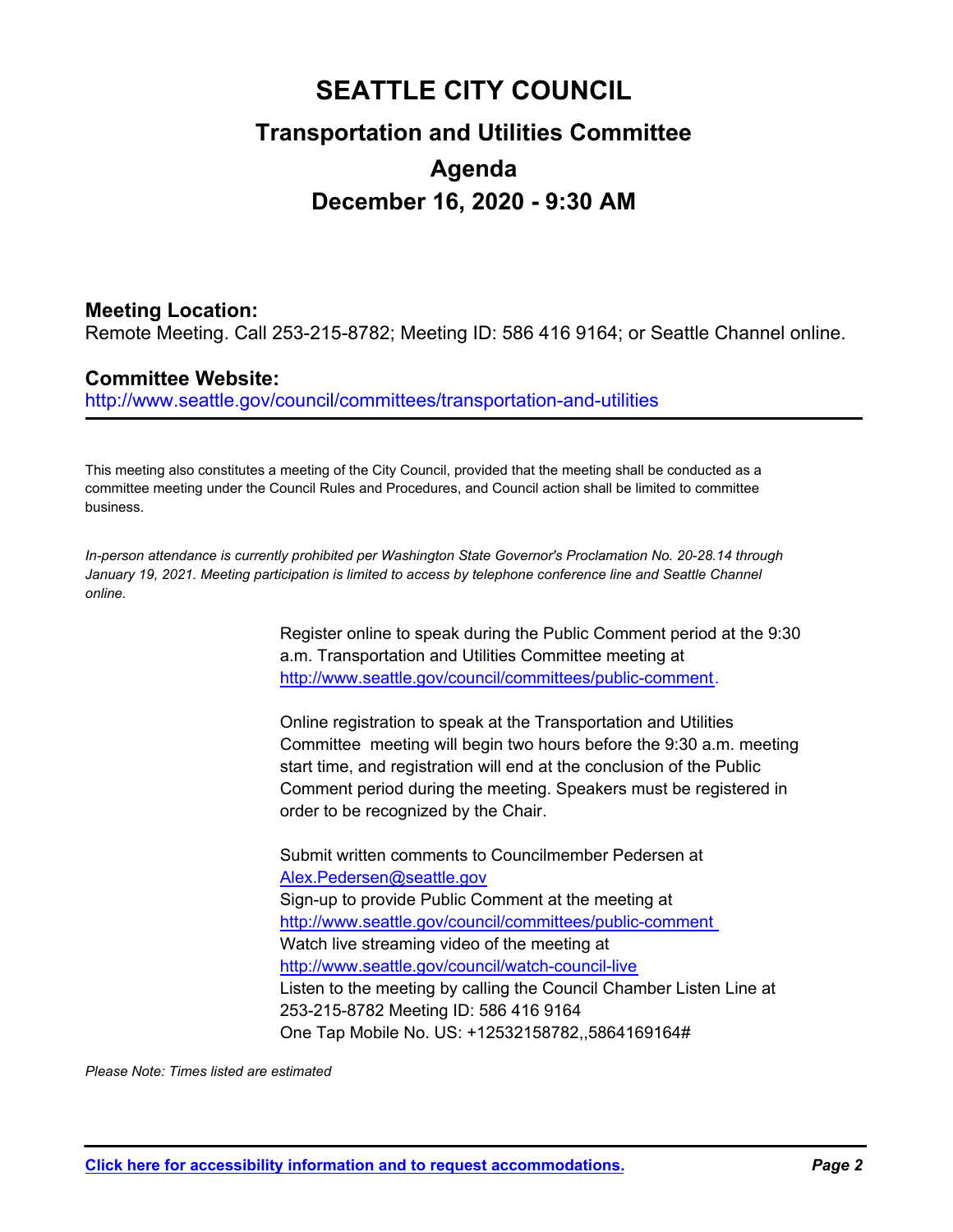- **A. Call To Order**
- **B. Approval of the Agenda**
- **C. Public Comment**
- **D. Items of Business**
- **Appointment of Yasir Alfarag as member, Seattle Bicycle Advisory Board, for a term to August 31, 2021. 1.** [Appt 01711](http://seattle.legistar.com/gateway.aspx?m=l&id=/matter.aspx?key=11205)

*Attachments:* [Appointment Packet](http://seattle.legistar.com/gateway.aspx?M=F&ID=0cc28c6d-7aca-40ba-aae2-b35c23c39654.pdf)

**Briefing, Discussion, and Possible Vote**

**Presenter for Items 1 - 4:** Simon Blenski, Seattle Department of Transportation (SDOT)

**Appointment of Maimoona Rahim as member, Seattle Bicycle Advisory Board, for a term to August 31, 2022. 2.** [Appt 01712](http://seattle.legistar.com/gateway.aspx?m=l&id=/matter.aspx?key=11207)

*Attachments:* [Appointment Packet](http://seattle.legistar.com/gateway.aspx?M=F&ID=44825fa8-b985-42a8-9ec0-3e5797fbb404.pdf)

**Briefing, Discussion, and Possible Vote**

**Reappointment of Andrew L. Dannenberg as member, Seattle Bicycle Advisory Board, for a term to August 31, 2022. 3.** [Appt 01713](http://seattle.legistar.com/gateway.aspx?m=l&id=/matter.aspx?key=11206)

*Attachments:* [Appointment Packet](http://seattle.legistar.com/gateway.aspx?M=F&ID=8bde05b7-b49a-471e-b551-ef3cf71f7eca.pdf)

**Briefing, Discussion, and Possible Vote**

**Reappointment of Sarah Udelhofen as member, Seattle Bicycle Advisory Board, for a term to August 31, 2022. 4.** [Appt 01714](http://seattle.legistar.com/gateway.aspx?m=l&id=/matter.aspx?key=11208)

*Attachments:* [Appointment Packet](http://seattle.legistar.com/gateway.aspx?M=F&ID=5288f6cc-af16-46c0-ad71-5274adb90461.pdf)

**Briefing, Discussion, and Possible Vote**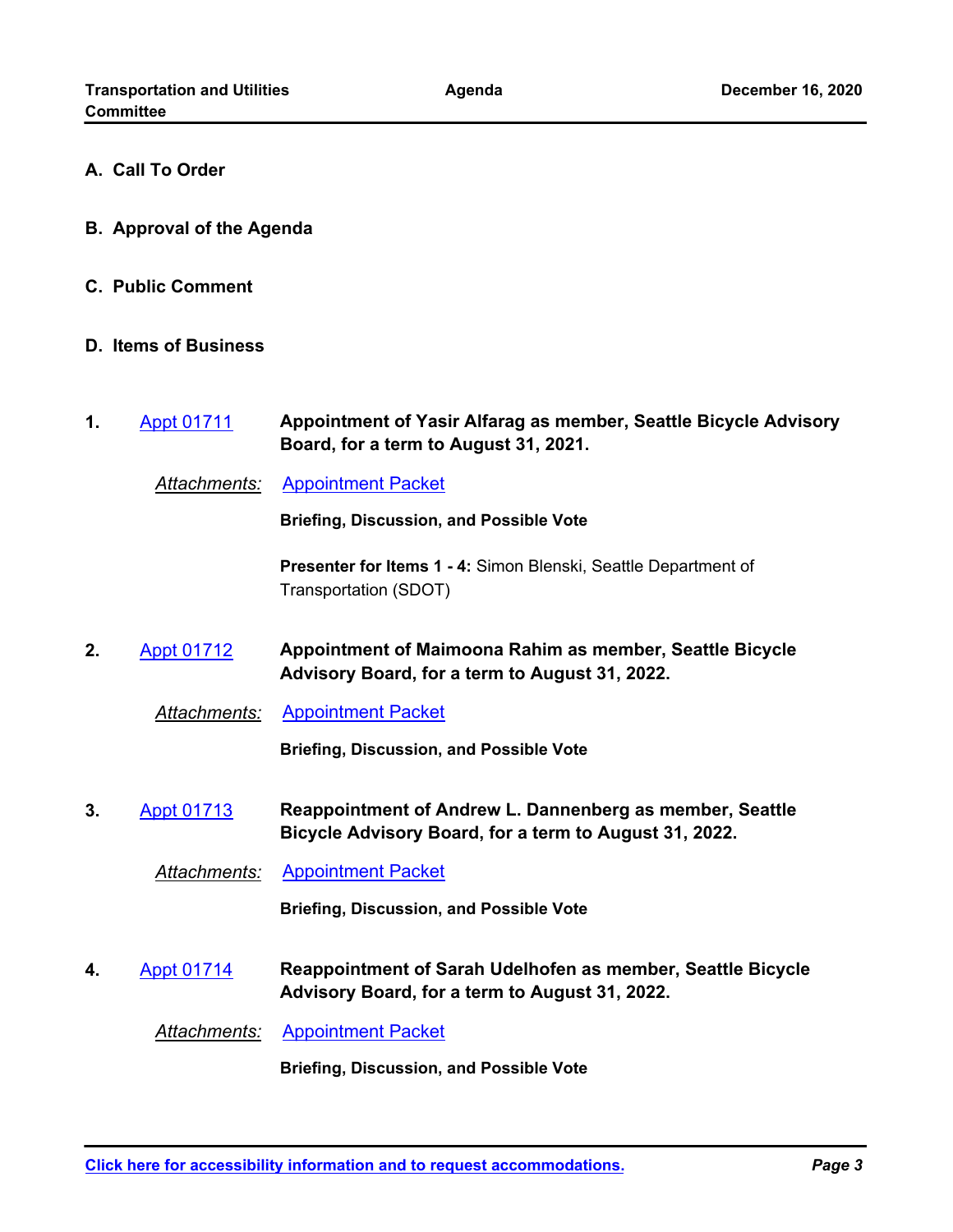| 5. | <b>Appt 01715</b>   | Appointment of Arthur Kuniyuki as member, Seattle Transit<br>Advisory Board, for a term to August 2, 2022.       |
|----|---------------------|------------------------------------------------------------------------------------------------------------------|
|    | <u>Attachments:</u> | <b>Appointment Packet</b>                                                                                        |
|    |                     | <b>Briefing, Discussion, and Possible Vote</b>                                                                   |
|    |                     | <b>Presenter for Items 5 to 7: Nico Martinucci, SDOT</b>                                                         |
| 6. | <b>Appt 01716</b>   | <b>Reappointment of Keiko Budech as member, Seattle Transit</b><br>Advisory Board, for a term to August 2, 2022. |
|    | Attachments:        | <b>Appointment Packet</b>                                                                                        |
|    |                     | <b>Briefing, Discussion, and Possible Vote</b>                                                                   |
| 7. | <b>Appt 01717</b>   | Reappointment of Barbara A. Wright as member, Seattle Transit<br>Advisory Board, for a term to August 2, 2022.   |
|    | Attachments:        | <b>Appointment Packet</b>                                                                                        |
|    |                     | <b>Briefing, Discussion, and Possible Vote</b>                                                                   |
|    |                     |                                                                                                                  |
| 8. | <b>Appt 01718</b>   | Appointment of Akshali Gandhi as member, Seattle Pedestrian<br>Advisory Board, for a term to March 31, 2021.     |
|    | Attachments:        | <b>Appointment Packet</b>                                                                                        |
|    |                     | <b>Briefing, Discussion, and Possible Vote</b>                                                                   |
|    |                     | Presenter for Items 8 and 9: Polly Membrino, SDOT                                                                |
| 9. | <b>Appt 01719</b>   | Appointment of Emily D. Davis as member, Seattle Pedestrian<br>Advisory Board, for a term to March 31, 2022.     |
|    | Attachments:        | <b>Appointment Packet</b>                                                                                        |
|    |                     | <b>Briefing, Discussion, and Possible Vote</b>                                                                   |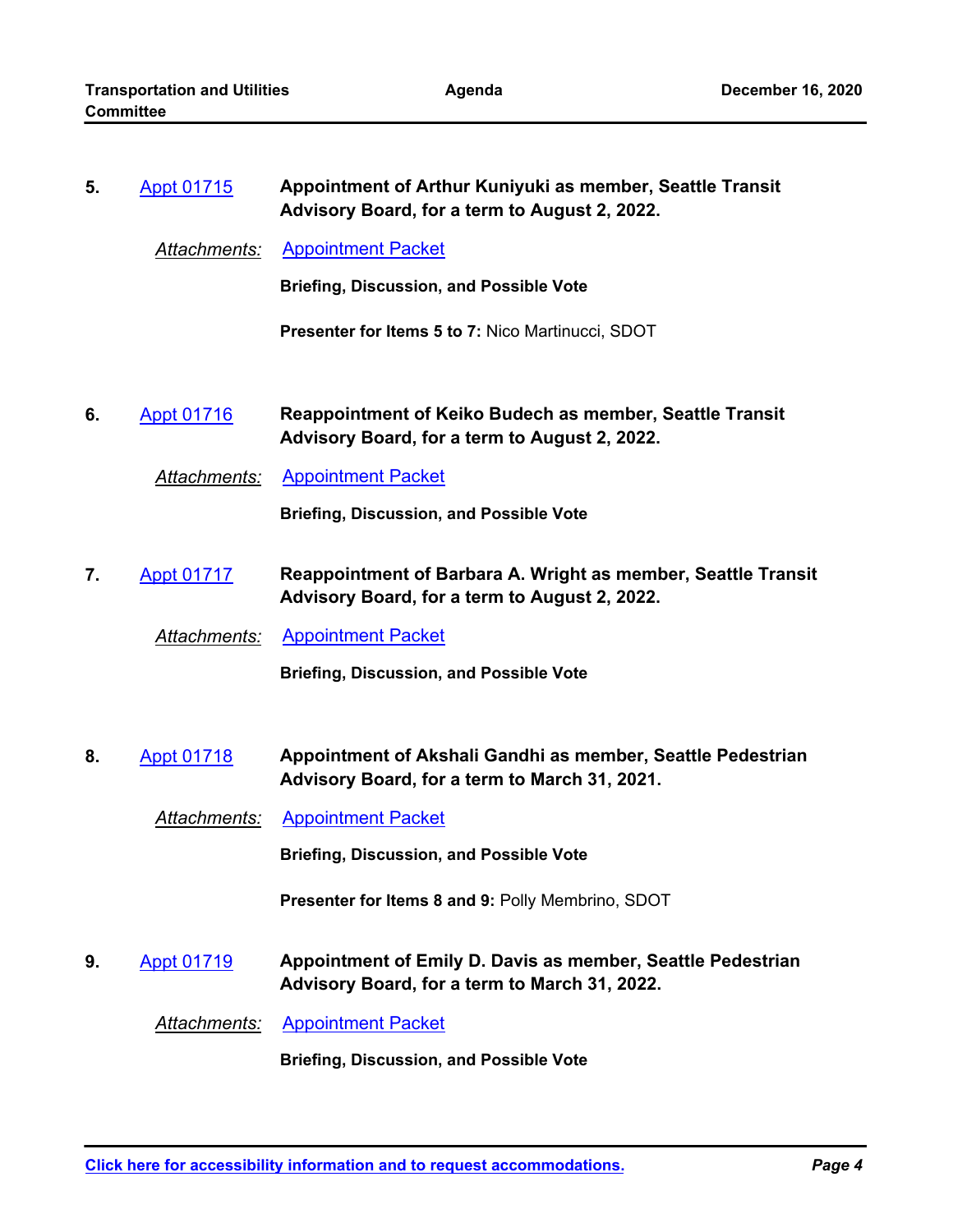|              | to the needs of SPU; authorizing the General Manager and Chief<br><b>Executive Officer of SPU to execute and deliver a Quit Claim Deed</b><br>to the Washington State Department of Transportation and to<br>accept a Quit Claim Deed and three easements from the State of<br>Washington as consideration for the release of the surplus<br>property rights, all as necessary for the relocation of SPU's Cedar<br>River water transmission pipelines in conjunction with the State's<br>construction of the I-405 Renton "S" Curves project; all located in<br>the SE quarter of the NW quarter of the SW quarter of Section 17,<br>Township 23, Range 5 East, W.M., King County, Washington; and<br>ratifying and confirming certain prior acts. |
|--------------|-----------------------------------------------------------------------------------------------------------------------------------------------------------------------------------------------------------------------------------------------------------------------------------------------------------------------------------------------------------------------------------------------------------------------------------------------------------------------------------------------------------------------------------------------------------------------------------------------------------------------------------------------------------------------------------------------------------------------------------------------------|
| Attachments: | Att A - Quit Claim Deed from City to State                                                                                                                                                                                                                                                                                                                                                                                                                                                                                                                                                                                                                                                                                                          |

[Att B - Quit Claim Deed from State to City](http://seattle.legistar.com/gateway.aspx?M=F&ID=9ed983b2-9615-4109-8a76-e16565a22e7b.docx) [Att C - Easement from State to City for Areas within Limited Access](http://seattle.legistar.com/gateway.aspx?M=F&ID=1eefaf28-7f14-4f5e-ab35-0d592563f4a7.docx) Att D - Easement from State to City for Areas outside Limited **Access** [Att E - Transfer of Easement from State to City](http://seattle.legistar.com/gateway.aspx?M=F&ID=3d716f95-42d6-4612-ba7e-965e8aa8ee97.docx) **[Att F - Map Depicting Areas of Conveyance](http://seattle.legistar.com/gateway.aspx?M=F&ID=ef74758a-525c-4102-8889-22221e1c420f.docx)** 

#### *Supporting*

*Documents:* [Summary and Fiscal Note](http://seattle.legistar.com/gateway.aspx?M=F&ID=22d798a2-b2c3-497d-af0e-9f429d4aa65a.docx) [Summary Ex 1 – Vicinity Map](http://seattle.legistar.com/gateway.aspx?M=F&ID=177baf46-c8c4-4b97-b12e-71d6d33903da.docx)

**[Presentation](http://seattle.legistar.com/gateway.aspx?M=F&ID=5c65007c-3651-4832-b10a-88a70d11f94e.pdf)** 

**Briefing, Discussion, and Possible Vote**

**Presenters**: Brian Goodnight, Council Central Staff; Eugene Mantchev, Seattle Public Utilities (SPU)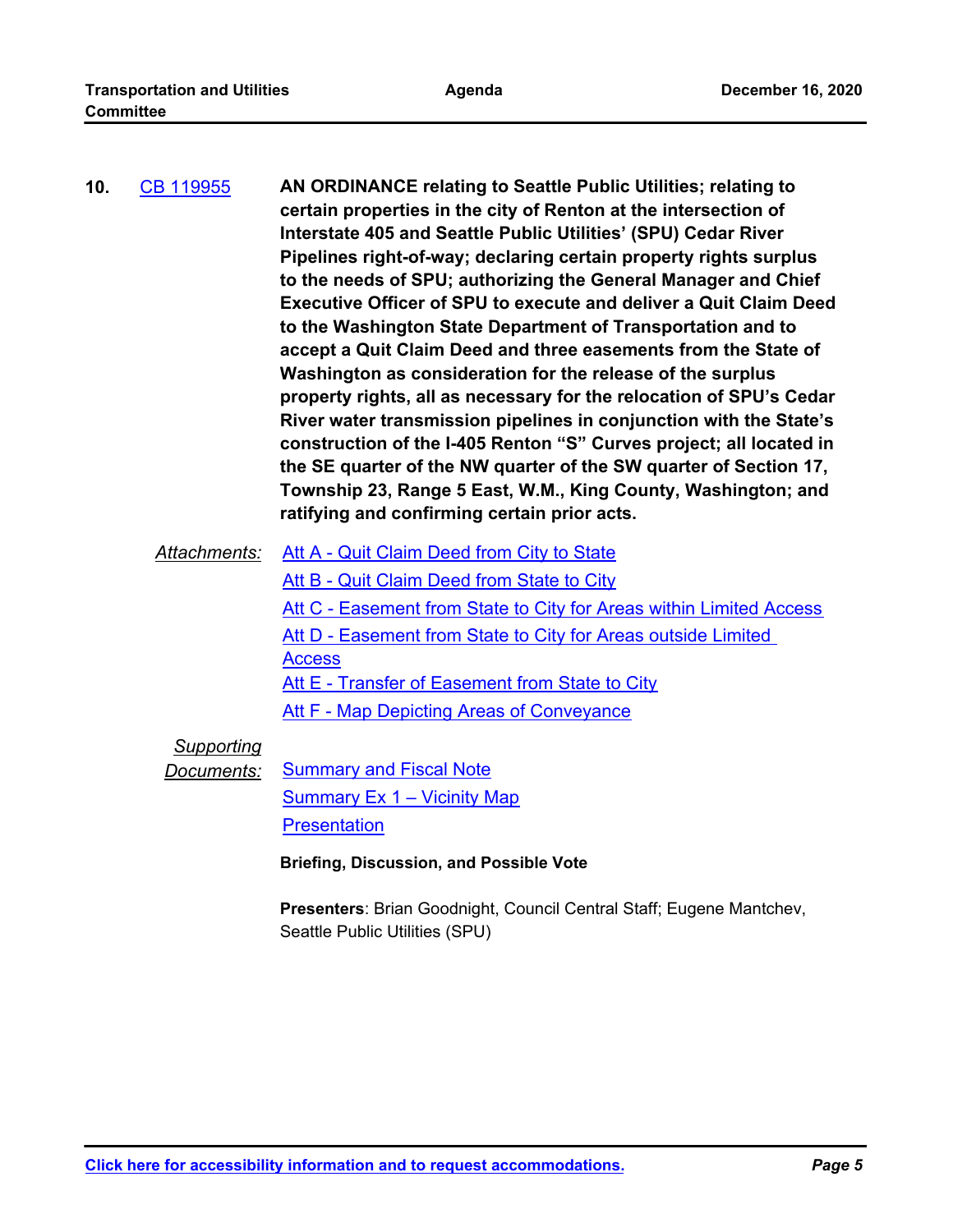| 11. | CB 119958 | AN ORDINANCE relating to the Cedar River Watershed;                 |
|-----|-----------|---------------------------------------------------------------------|
|     |           | authorizing two years of ecological thinning, in accordance with    |
|     |           | the Cedar River Watershed Habitat Conservation Plan, in             |
|     |           | Sections 8 and 9, Township 22, North, Range 8, East, W.M.,          |
|     |           | Sections 3, 4, and 10, Township 21, North, Range 10, East, W.M.,    |
|     |           | and Section 33, Township 22, North, Range 10, East, W.M.;           |
|     |           | declaring the logs resulting from ecological thinning to be surplus |
|     |           | to the City's needs; authorizing the sale of such logs pursuant to  |
|     |           | applicable City contracting and surplus property sale               |
|     |           | procedures; and directing deposit of the proceeds therefrom to      |
|     |           | the Water Fund for the purposes of the Habitat Conservation Plan    |
|     |           | implementation.                                                     |

#### *Supporting*

**Documents:** [Summary and Fiscal Note](http://seattle.legistar.com/gateway.aspx?M=F&ID=6a7f68b0-579f-4a4c-b841-d091f0517042.docx)

[Summary Att A – Proposed Ecological Thinning 2021-2022](http://seattle.legistar.com/gateway.aspx?M=F&ID=9fe1db06-7848-4135-9099-99031d1e3b54.pdf) **[Presentation](http://seattle.legistar.com/gateway.aspx?M=F&ID=953fb061-96ab-4326-bbb1-c23beec3c9ad.pdf)** [Muckleshoot Support Letter](http://seattle.legistar.com/gateway.aspx?M=F&ID=fbaa8577-f307-4e09-ae8a-bc5db46eae78.pdf) [Sierra Club Support Letter](http://seattle.legistar.com/gateway.aspx?M=F&ID=0e4fae8f-403d-42fa-95f3-5dd61e3444f9.pdf)

**Briefing, Discussion, and Possible Vote**

**Presenters:** Brian Goodnight, Council Central Staff; Rolf Gersonde and Amy LaBarge, SPU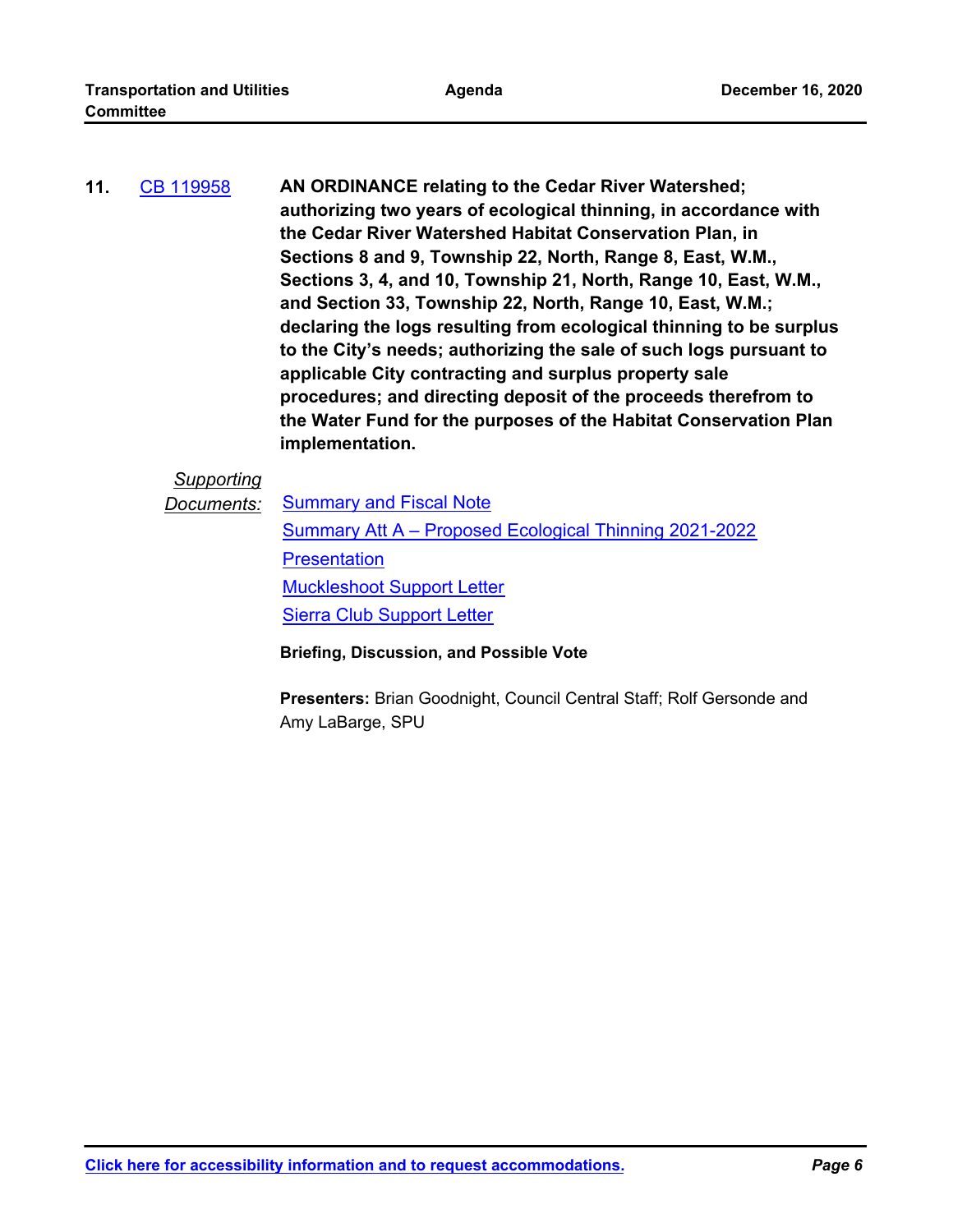**AN ORDINANCE relating to Seattle Public Utilities; updating water regulations to conform to current standards; making technical corrections; amending Sections 21.04.010, 21.04.020, 21.04.050, 21.04.060, 21.04.080, 21.04.150, 21.04.210, 21.04.300, 21.04.460, 21.04.530, 21.04.580, 21.08.010, and 21.12.020 of the Seattle Municipal Code; repealing Section 21.04.590 of the Seattle Municipal Code; and adding new Sections 21.04.025, 21.04.061, and 21.04.062 to the Seattle Municipal Code. 12.** [CB 119963](http://seattle.legistar.com/gateway.aspx?m=l&id=/matter.aspx?key=10963)

#### *Supporting*

**Documents:** [Summary and Fiscal Note](http://seattle.legistar.com/gateway.aspx?M=F&ID=f84b4da4-5bba-414b-aa21-39032ab91cdf.docx) **[Presentation](http://seattle.legistar.com/gateway.aspx?M=F&ID=29733f81-2d0b-4a60-92a6-ec28565c6b16.pdf)** 

**Briefing, Discussion, and Possible Vote**

**Presenters:** Brian Goodnight, Council Central Staff; Michelle Lange and Keri Burchard-Juarez, SPU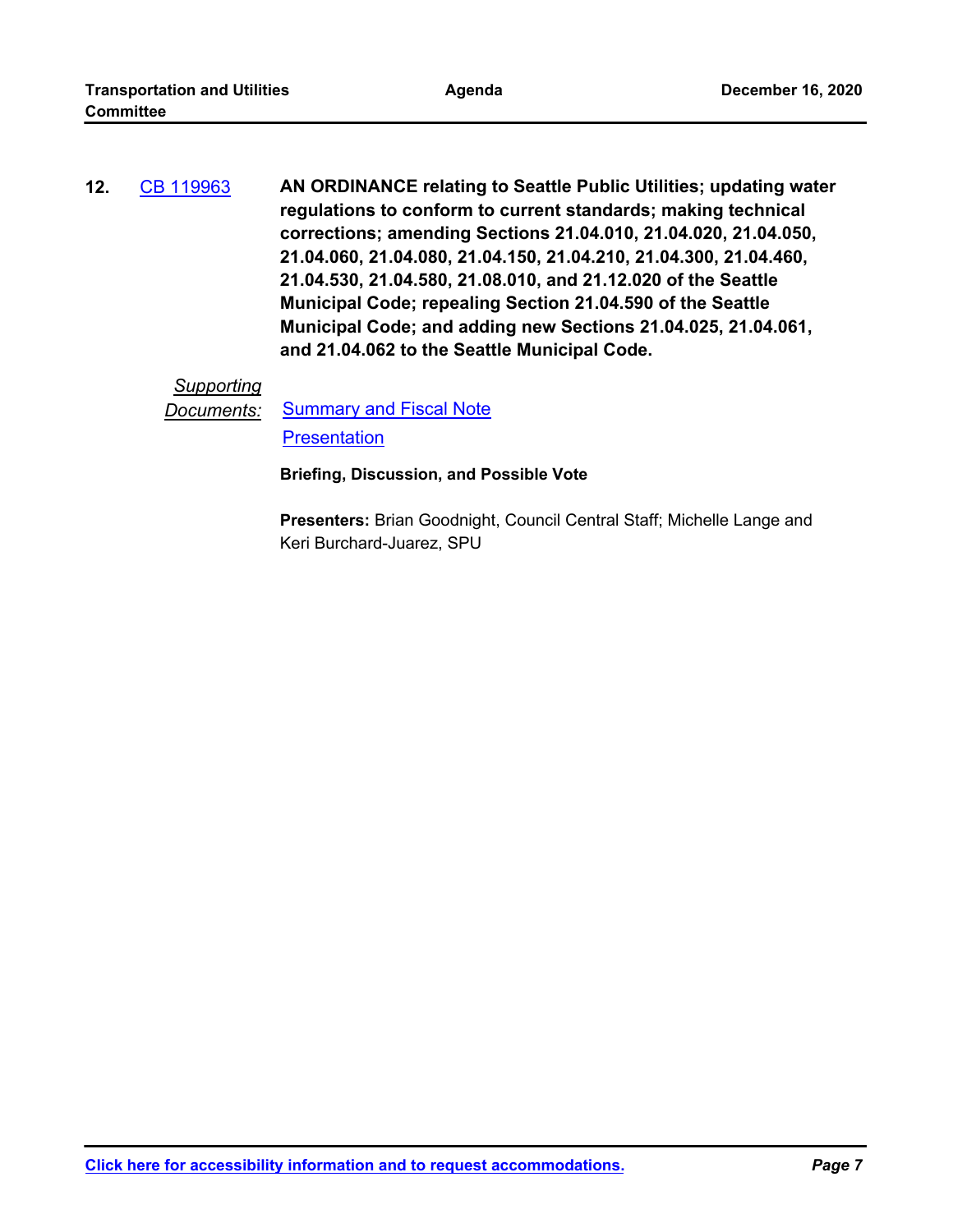#### **AN ORDINANCE relating to the East Marginal Way Grade Separation Project; authorizing the Director of the Seattle Department of Transportation ("SDOT") to acquire, accept, and record, on behalf of The City of Seattle, three quit claim deeds and an assignment and assumption of easement agreement for the East Marginal Way Overpass from the Port of Seattle, a municipal corporation of the State of Washington (the "Port"); laying off the deeds as right-of-way; placing the real property conveyed by such deeds and easement under the jurisdiction of SDOT and designating for street purposes; authorizing the Chief Executive Officer and General Manager of Seattle Public Utilities ("SPU") to acquire, accept, and record, on behalf of The City of Seattle, a stormwater easement from the Port; placing the stormwater easement under the jurisdiction of SPU and designating for utility purposes; authorizing the Chief Executive Officer and General Manager of Seattle City Light ("SCL") to acquire, accept, and record, on behalf of The City of Seattle, an overhead and surface easement from the Port; placing the overhead and surface easement under the jurisdiction of SCL and designating for utility purposes; and ratifying and confirming certain prior acts. (This ordinance concerns the following rights of way: a portion of Parcel B, City of Seattle Lot Boundary Adjustment Number 3022491, recorded under King County Recording Number 20181024900004, previously known as Lots 2, 3, 44, and 45, Block 385, Seattle Tide Lands; a portion of Parcel Z, City of Seattle Lot Boundary Adjustment Number 3020104, recorded under King County Recording Number 20181128900006, previously known as Lots 1 through 7 and Lots 26 through 30, Block 378, Lot 44, Block 385, and vacated 6th Avenue Southwest, all in Seattle Tide Lands; a portion of Lots 2, 3, 4, 10, 11, 12, and 13, Block 377, Seattle Tide Lands, together with a portion of Duwamish Avenue, and a portion of Government Lot 1, Section 18, Township 24 North, Range 4 East, Willamette Meridian; a portion of Lots 4 and 10, Block 377, Lots 3 and 44, Block 385, and Lot 4, Block 387, all in Seattle Tide Lands, and a portion of Government Lot 1, Section 18, Township 24 North, Range 4 East, Willamette Meridian; a portion of Parcel Y, City of Seattle Lot Boundary Adjustment Number 3020104, recorded under King County Recording Number 20181128900006, previously known as Lots 42, 43, and 44, Block 385, and vacated 6th Avenue Southwest, all in Seattle Tide Lands; and a portion of Parcels A and B, City of Seattle Lot 13.** [CB 119976](http://seattle.legistar.com/gateway.aspx?m=l&id=/matter.aspx?key=10601)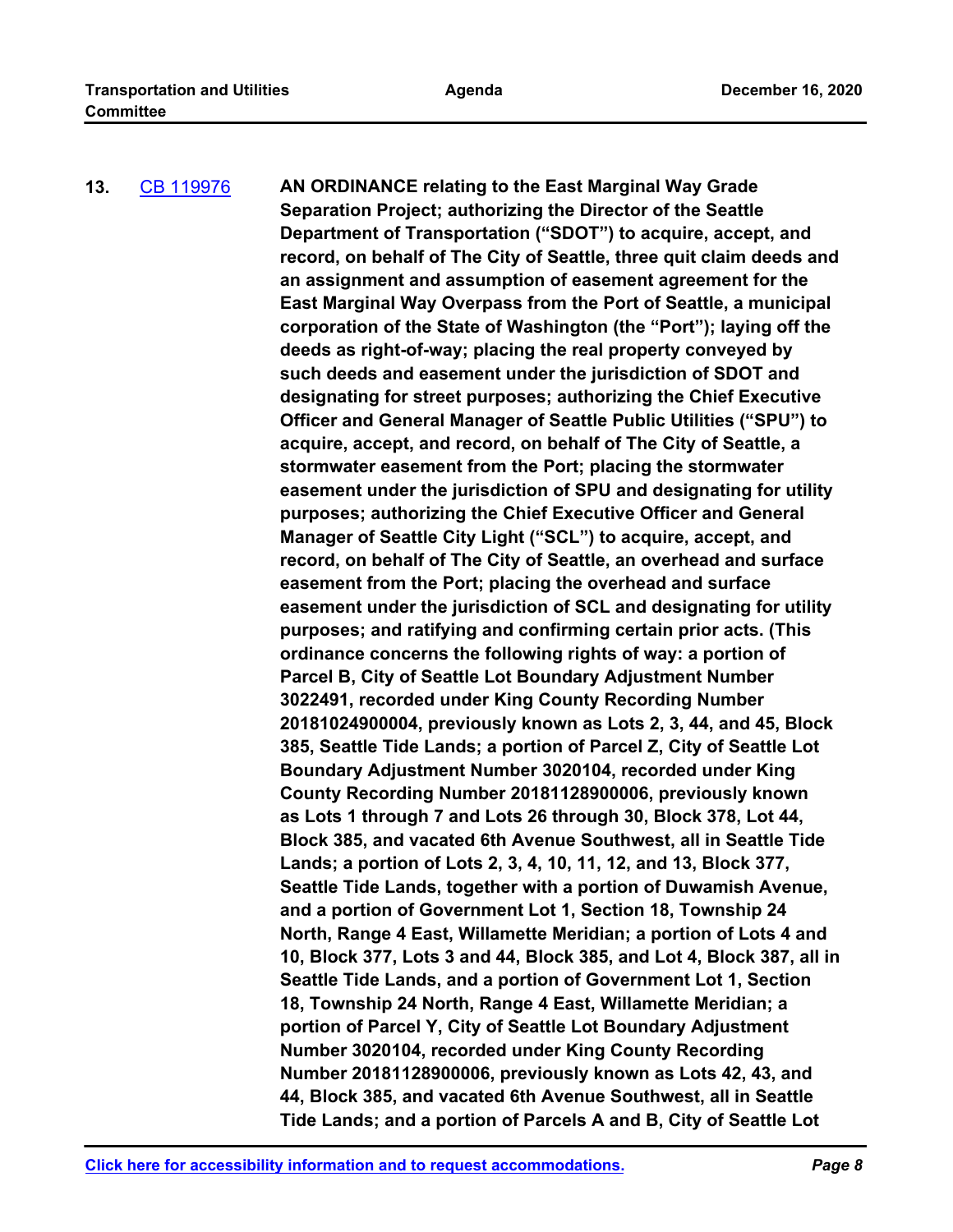**Boundary Adjustment Number 3022491, recorded under King County Recording Number 20181024900004, previously known as Lots 2 and 3, Block 385, Lot 3, Block 387, and vacated 8th Avenue Southwest, all in Seattle Tide Lands, and a portion of Parcels Y and Z, City of Seattle Lot Boundary Adjustment Number 3020104, recorded under King County Recording Number 20181128900006, previously known as Lots 3, 4, 5, 6, 7, 29, and 30, Block 378 and Lots 3, 4, 40, 41, 42, 43, and 44, Block 385, and vacated 6th Avenue Southwest, all in Seattle Tide Lands.)**

*Attachments:* [Att A - Quit Claim Deed for a Portion of Parcel No. 766670-0561](http://seattle.legistar.com/gateway.aspx?M=F&ID=e9ec3a9d-b3b8-4dab-8652-fc79ea1cbf9e.pdf) [Att B - Quit Claim Deed for a Portion of Parcel No. 766670-0325](http://seattle.legistar.com/gateway.aspx?M=F&ID=fb8bf559-2ef3-4388-bc3c-7bf7ac46cc74.pdf) [Att C - Quit Claim Deed for a Portion of Parcel No. 766670-0275](http://seattle.legistar.com/gateway.aspx?M=F&ID=b595eb4a-5686-4a94-bb20-8e498bf7dde9.pdf) [Att D - Assignment and Assumption of Easement Agreement](http://seattle.legistar.com/gateway.aspx?M=F&ID=377d3251-52d2-4a51-8fef-995c1b955473.pdf) [Att E - Seattle Public Utilities Stormwater Easement](http://seattle.legistar.com/gateway.aspx?M=F&ID=ee231f09-b264-43ad-9d89-176208820030.pdf) [Att F - Seattle City Light Easement - Overhead and Surface](http://seattle.legistar.com/gateway.aspx?M=F&ID=4c97ae47-67ca-409a-8b9d-2d4e072ce2bf.pdf)

#### *Supporting*

**Documents:** [Summary and Fiscal Note](http://seattle.legistar.com/gateway.aspx?M=F&ID=ca4b6e31-c32c-4b8a-9831-7c4639886e65.docx) [Summary Att 1 - Vicinity Map](http://seattle.legistar.com/gateway.aspx?M=F&ID=3bd7b75e-79ba-49c5-b7b5-e49e2021e36a.pdf) [Summary Att 2 - Project Map](http://seattle.legistar.com/gateway.aspx?M=F&ID=f8b78f0a-22a5-41b3-9a79-b0236e39c77c.pdf) **[Presentation](http://seattle.legistar.com/gateway.aspx?M=F&ID=c744a1a6-4113-4c47-a96f-af18930245f7.pdf)** 

**Briefing, Discussion, and Possible Vote**

**Presenters:** Bill LaBorde, Seattle Department of Transportation (SDOT)